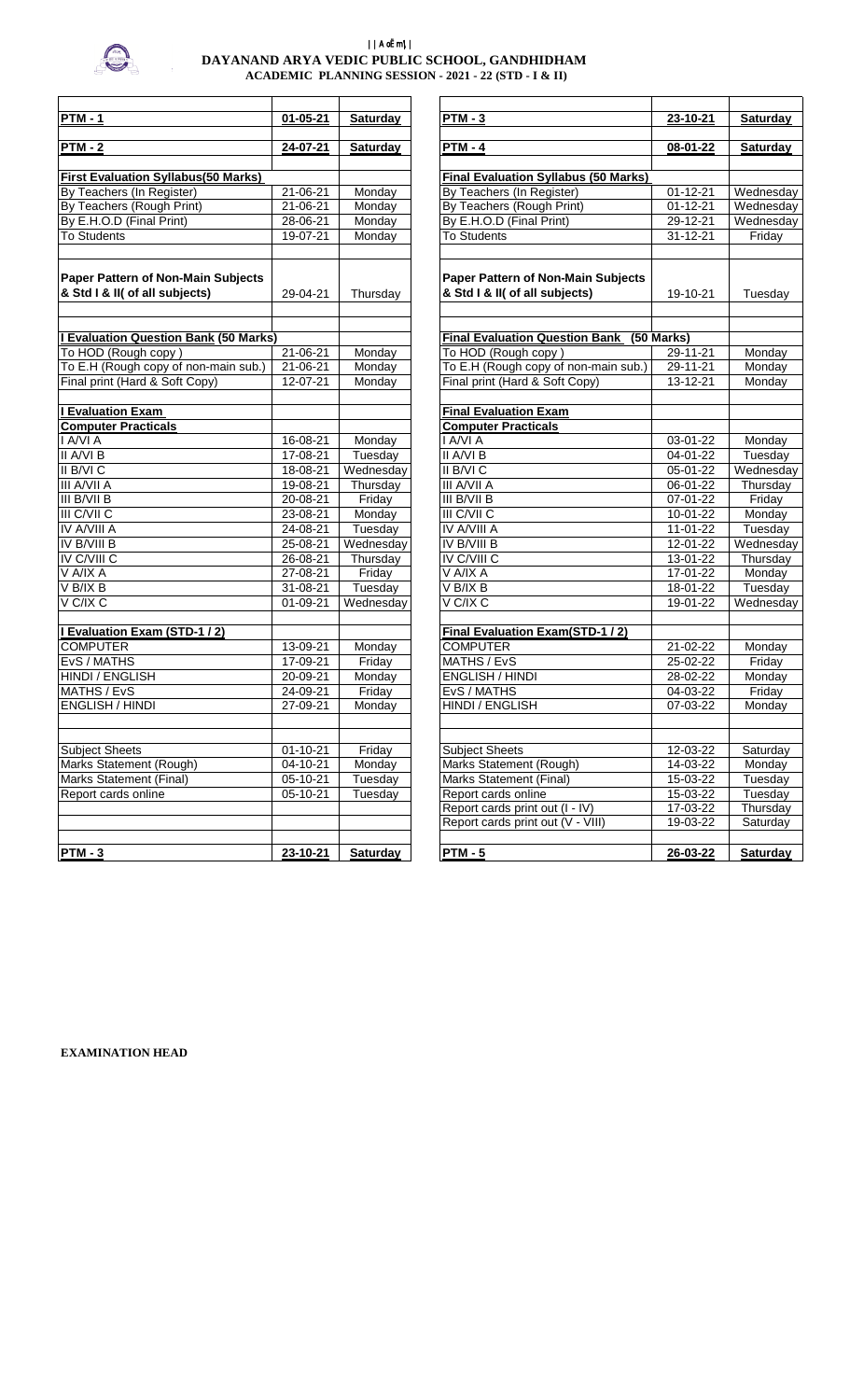

## ||AoËm\|| **DAYANAND ARYA VEDIC PUBLIC SCHOOL, GANDHIDHAM ACADEMIC PLANNING SESSION - 2021-22 (STD - III TO V)**

| PT-1 Syllabus                                                          |                                  |                      | PT-2 Syllabus                                                          |                            |                    |
|------------------------------------------------------------------------|----------------------------------|----------------------|------------------------------------------------------------------------|----------------------------|--------------------|
| By Teachers (In Register)                                              | 12-04-21                         | Monday               | By Teachers (In Register)                                              | 28-09-21                   | Tuesday            |
| By Teachers (Rough Print)                                              | 12-04-21                         | Monday               | By Teachers (Rough Print)                                              | 28-09-21                   | Tuesday            |
| By E.H.O.D (Final Print)                                               | 19-04-21                         | Monday               | By E.H.O.D (Final Print)                                               | 09-10-21                   | Saturday           |
| <b>To Students</b>                                                     | 26-04-21                         | Monday               | <b>To Students</b>                                                     | 18-10-21                   | Monday             |
| Paper Pattern of Main Subjects by HOD to EHOD                          | 10-04-21                         | Saturday             | Paper Pattern of Main Subjects by HOD to EHOD                          | 23-08-21                   | Monday             |
|                                                                        |                                  |                      |                                                                        |                            |                    |
| <b>PTM-1</b>                                                           | $01 - 05 - 21$                   | <b>Saturday</b>      | $PTM - 3$                                                              | 23-10-21                   | <b>Saturda</b>     |
| PT-1 Question Bank                                                     |                                  |                      | <b>PT-2 Question Bank</b>                                              |                            |                    |
| To HOD (Rough copy)                                                    | $17 - 04 - 21$                   | Saturday             | To HOD (Rough copy)                                                    | 21-09-21                   | Tuesday            |
| To E. H Final print (Hard & Soft Copy)                                 | 26-04-21                         | Monday               | To E. H Final print (Hard & Soft Copy)                                 | 06-10-21                   | Wednesd            |
|                                                                        |                                  |                      |                                                                        |                            |                    |
| PT-1 EXAM (25 Marks)                                                   |                                  |                      | PT-2 EXAM (25 Marks)                                                   |                            |                    |
| <b>ENGLISH</b>                                                         | 05-07-21                         | Monday               | <b>EvS</b>                                                             | 20-12-21                   | Monday             |
| <b>HINDI</b><br><b>MATHS</b>                                           | 06-07-21<br>$07-07-21$           | Tuesday<br>Wednesday | <b>MATHS</b><br><b>ENGLISH</b>                                         | $21 - 12 - 21$<br>22-12-21 | Tuesday<br>Wednesd |
| EvS                                                                    | 08-07-21                         | Thursday             | <b>HINDI</b>                                                           | 23-12-21                   | Thursda            |
|                                                                        |                                  |                      |                                                                        |                            |                    |
| <b>Subject Sheets</b>                                                  | $12 - 07 - 21$                   | Monday               | <b>Subject Sheets</b>                                                  | 27-12-21                   | Monday             |
| Marks Statement (Rough)                                                | 13-07-21                         | Tuesday              | Marks Statement (Rough)                                                | 28-12-21                   | Tuesday            |
| <b>Marks Statement (Final)</b>                                         | 15-07-21                         | Thursday             | Marks Statement (Final)                                                | $29 - 12 - 21$             | Wednesd            |
| Report cards online                                                    | 15-07-21                         | Thursday             | Report cards online                                                    | 29-12-21                   | Wednesd            |
| $PTM - 2$                                                              | 24-07-21                         | <b>Saturday</b>      | $PTM - 4$                                                              | 08-01-22                   | Saturday           |
|                                                                        |                                  |                      |                                                                        |                            |                    |
| <b>Half-yearly Syllabus(80 Marks)</b>                                  |                                  |                      | <b>Yearly Exam Syllabus (80 Marks)</b>                                 |                            |                    |
| By Teachers (In Register)                                              | 21-06-21                         | Monday               | By Teachers (In Register)                                              | $01 - 12 - 21$             | Wednesd            |
| By Teachers (Rough Print)                                              | $21 - 06 - 21$                   | Monday               | By Teachers (Rough Print)                                              | $01 - 12 - 21$             | Wednesd            |
| By E.H.O.D (Final Print)                                               | 28-06-21                         | Monday               | By E.H.O.D (Final Print)                                               | 29-12-21                   | Wednesd            |
| <b>To Students</b>                                                     | 19-07-21                         | Monday               | <b>To Students</b>                                                     | $31 - 12 - 21$             | Friday             |
| Paper Pattern of Non-Main Subjects & Std I &                           |                                  |                      | Paper Pattern of Non-Main Subjects & Std I &                           |                            |                    |
| II( of all subjects)                                                   | 29-04-21                         | Thursday             | II( of all subjects)                                                   | 19-10-21                   | Tuesday            |
| Paper Pattern of Main Subjects by HOD to EHOD                          | 29-04-21                         | Thursday             | Paper Pattern of Main Subjects by HOD to EHOD                          | 19-10-21                   | Tuesday            |
|                                                                        |                                  |                      |                                                                        |                            |                    |
| <b>Half-yearly Question Bank</b>                                       |                                  |                      | <b>Yearly Exam Question Bank</b>                                       |                            |                    |
| To HOD (Rough copy)                                                    | $21 - 06 - 21$                   | Monday               | To HOD (Rough copy)                                                    | 29-11-21                   | Monday             |
| To E.H (Rough copy of non-main sub.)<br>Final print (Hard & Soft Copy) | 21-06-21                         | Monday<br>Monday     | To E.H (Rough copy of non-main sub.)<br>Final print (Hard & Soft Copy) | 29-11-21<br>13-12-21       | Monday             |
|                                                                        | 12-07-21                         |                      |                                                                        |                            | Monday             |
| <b>Half-yearly Exam (80 Marks)</b>                                     |                                  |                      | Yearly Exam (80 Marks)                                                 |                            |                    |
| <b>Computer Practicals</b>                                             |                                  |                      | <b>Computer Practicals</b>                                             |                            |                    |
| I A/VI A                                                               | 16-08-21                         | Monday               | I A/VI A                                                               | 03-01-22                   | Monday             |
| II A/VI B                                                              | 17-08-21                         | Tuesday              | II A/VI B                                                              | 04-01-22                   | Tuesday            |
| II B/VI C                                                              | 18-08-21                         | Wednesday            | II B/VI C                                                              | 05-01-22                   | Wednesd            |
| <b>III A/VII A</b>                                                     | 19-08-21                         | Thursday             | III A/VII A                                                            | 06-01-22                   | Thursda            |
| III B/VII B<br>III C/VII C                                             | $20 - 08 - 21$                   | Friday               | III B/VII B<br>III C/VII C                                             | $07 - 01 - 22$             | Friday             |
| IV A/VIII A                                                            | 23-08-21<br>24-08-21             | Monday<br>Tuesday    | IV A/VIII A                                                            | $10-01-22$<br>11-01-22     | Monday<br>Tuesday  |
| IV B/VIII B                                                            | 25-08-21                         | Wednesday            | IV B/VIII B                                                            | 12-01-22                   | Wednesd            |
| <b>IV C/VIII C</b>                                                     | 26-08-21                         | Thursday             | <b>IV C/VIII C</b>                                                     | 13-01-22                   | Thursda            |
| V A/IX A                                                               | $27 - 08 - 21$                   | Friday               | V A/IX A                                                               | $17 - 01 - 22$             | Monday             |
| V B/IX B                                                               | $31 - 08 - 21$                   | Tuesday              | V B/IX B                                                               | 18-01-22                   | Tuesday            |
| V C/IX C                                                               | $01-09-21$                       | Wednesday            | V C/IX C                                                               | $19-01-22$                 | Wednesd            |
|                                                                        |                                  |                      |                                                                        |                            |                    |
| Half-yearly Exam (3,5 / 4)<br><b>COMPUTER</b>                          | 13-09-21                         | Monday               | Yearly Exam (3,5 / 4)<br><b>COMPUTER</b>                               | 21-02-22                   | Monday             |
| EvS / MATHS                                                            | 17-09-21                         | Friday               | MATHS / EvS                                                            | 25-02-22                   | Friday             |
| <b>HINDI / ENGLISH</b>                                                 | 20-09-21                         | Monday               | <b>ENGLISH / HINDI</b>                                                 | 28-02-22                   | Monday             |
| MATHS / EvS                                                            | 24-09-21                         | Friday               | EvS / MATHS                                                            | 04-03-22                   | Friday             |
| <b>ENGLISH / HINDI</b>                                                 | 27-09-21                         | Monday               | <b>HINDI / ENGLISH</b>                                                 | 07-03-22                   | Monday             |
|                                                                        |                                  |                      |                                                                        |                            |                    |
|                                                                        |                                  |                      |                                                                        |                            |                    |
| <b>Subject Sheets</b>                                                  | $01 - 10 - 21$<br>$04 - 10 - 21$ | Friday<br>Monday     | <b>Subject Sheets</b>                                                  | 12-03-22<br>14-03-22       | Saturday           |
| Marks Statement (Rough)<br>Marks Statement (Final)                     | 05-10-21                         | Tuesday              | Marks Statement (Rough)<br><b>Marks Statement (Final)</b>              | 15-03-22                   | Monday<br>Tuesday  |
| Report cards online                                                    | 05-10-21                         | Tuesday              | Report cards online                                                    | 15-03-22                   | Tuesday            |
|                                                                        |                                  |                      | Report cards print out (I - IV)                                        | 17-03-22                   | Thursday           |
|                                                                        |                                  |                      | Report cards print out (V - VIII)                                      | 19-03-22                   | Saturday           |
|                                                                        |                                  |                      |                                                                        |                            |                    |
| $PTM - 3$                                                              | 23-10-21                         | Saturday             | $PTM - 5$                                                              | 26-03-22                   | Saturday           |

| PT-1 Syllabus                                 |                |           | PT-2 Syllabus                                 |                |                 |
|-----------------------------------------------|----------------|-----------|-----------------------------------------------|----------------|-----------------|
|                                               |                |           |                                               |                |                 |
| By Teachers (In Register)                     | 12-04-21       | Monday    | By Teachers (In Register)                     | 28-09-21       | Tuesday         |
| By Teachers (Rough Print)                     | $12 - 04 - 21$ | Monday    | By Teachers (Rough Print)                     | 28-09-21       | Tuesday         |
| By E.H.O.D (Final Print)                      | 19-04-21       | Monday    | By E.H.O.D (Final Print)                      | 09-10-21       | Saturday        |
| <b>To Students</b>                            | 26-04-21       | Monday    | <b>To Students</b>                            | 18-10-21       | Monday          |
|                                               |                |           |                                               |                |                 |
| Paper Pattern of Main Subjects by HOD to EHOD | 10-04-21       | Saturday  | Paper Pattern of Main Subjects by HOD to EHOD | 23-08-21       | Monday          |
|                                               |                |           |                                               |                |                 |
| <b>PTM - 1</b>                                | 01-05-21       | Saturday  | <b>PTM-3</b>                                  | 23-10-21       | Saturday        |
|                                               |                |           |                                               |                |                 |
| PT-1 Question Bank                            |                |           | <b>PT-2 Question Bank</b>                     |                |                 |
| To HOD (Rough copy)                           | $17 - 04 - 21$ | Saturday  | To HOD (Rough copy)                           | 21-09-21       | Tuesday         |
| To E. H Final print (Hard & Soft Copy)        | 26-04-21       | Monday    | To E. H Final print (Hard & Soft Copy)        | 06-10-21       | Wednesday       |
|                                               |                |           |                                               |                |                 |
| PT-1 EXAM (25 Marks)                          |                |           | PT-2 EXAM (25 Marks)                          |                |                 |
| <b>ENGLISH</b>                                | 05-07-21       | Monday    | EvS                                           | 20-12-21       | Monday          |
| <b>HINDI</b>                                  | $06-07-21$     | Tuesday   | <b>MATHS</b>                                  | $21 - 12 - 21$ | Tuesday         |
| <b>MATHS</b>                                  | 07-07-21       | Wednesday | <b>ENGLISH</b>                                | 22-12-21       | Wednesday       |
|                                               |                |           |                                               |                |                 |
| EvS                                           | 08-07-21       | Thursday  | <b>HINDI</b>                                  | 23-12-21       | Thursday        |
|                                               |                |           |                                               |                |                 |
| <b>Subject Sheets</b>                         | 12-07-21       | Monday    | <b>Subject Sheets</b>                         | 27-12-21       | Monday          |
| Marks Statement (Rough)                       | $13-07-21$     | Tuesday   | Marks Statement (Rough)                       | 28-12-21       | Tuesday         |
| Marks Statement (Final)                       | 15-07-21       | Thursday  | Marks Statement (Final)                       | 29-12-21       | Wednesday       |
| Report cards online                           | 15-07-21       | Thursday  | Report cards online                           | 29-12-21       | Wednesday       |
|                                               |                |           |                                               |                |                 |
| <b>PTM - 2</b>                                | 24-07-21       | Saturday  | <b>PTM - 4</b>                                | 08-01-22       | <b>Saturday</b> |
|                                               |                |           |                                               |                |                 |
| Half-yearly Syllabus(80 Marks)                |                |           | <b>Yearly Exam Syllabus (80 Marks)</b>        |                |                 |
| By Teachers (In Register)                     | 21-06-21       | Monday    | By Teachers (In Register)                     | $01 - 12 - 21$ | Wednesday       |
| By Teachers (Rough Print)                     | 21-06-21       | Monday    | By Teachers (Rough Print)                     | $01 - 12 - 21$ | Wednesday       |
| By E.H.O.D (Final Print)                      | 28-06-21       | Monday    | By E.H.O.D (Final Print)                      | 29-12-21       | Wednesday       |
| <b>To Students</b>                            | 19-07-21       | Monday    | <b>To Students</b>                            | $31 - 12 - 21$ | Friday          |
|                                               |                |           |                                               |                |                 |
| Paper Pattern of Non-Main Subjects & Std I &  |                |           | Paper Pattern of Non-Main Subjects & Std I &  |                |                 |
| II( of all subjects)                          | 29-04-21       | Thursday  | II( of all subjects)                          | 19-10-21       | Tuesday         |
| Paper Pattern of Main Subjects by HOD to EHOD | 29-04-21       | Thursday  | Paper Pattern of Main Subjects by HOD to EHOD | 19-10-21       | Tuesday         |
|                                               |                |           |                                               |                |                 |
|                                               |                |           |                                               |                |                 |
| <b>Half-yearly Question Bank</b>              | $21 - 06 - 21$ |           | <b>Yearly Exam Question Bank</b>              |                |                 |
| To HOD (Rough copy)                           |                | Monday    | To HOD (Rough copy)                           | 29-11-21       | Monday          |
| To E.H (Rough copy of non-main sub.)          | 21-06-21       | Monday    | To E.H (Rough copy of non-main sub.)          | 29-11-21       | Monday          |
| Final print (Hard & Soft Copy)                | 12-07-21       | Monday    | Final print (Hard & Soft Copy)                | 13-12-21       | Monday          |
|                                               |                |           |                                               |                |                 |
| Half-yearly Exam (80 Marks)                   |                |           | <u> Yearly Exam (80 Marks)</u>                |                |                 |
| <b>Computer Practicals</b>                    |                |           | <b>Computer Practicals</b>                    |                |                 |
| I A/VI A                                      | 16-08-21       | Monday    | <b>I A/VI A</b>                               | 03-01-22       | Monday          |
| II A/VI B                                     | 17-08-21       | Tuesday   | II A/VI B                                     | 04-01-22       | Tuesday         |
| II B/VI C                                     | 18-08-21       | Wednesday | II B/VI C                                     | 05-01-22       | Wednesday       |
| III A/VII A                                   | 19-08-21       | Thursday  | <b>III A/VII A</b>                            | $06 - 01 - 22$ | Thursday        |
| III B/VII B                                   | $20 - 08 - 21$ | Friday    | III B/VII B                                   | $07 - 01 - 22$ | Friday          |
| III C/VII C                                   | 23-08-21       | Mondav    | III C/VII C                                   | 10-01-22       | Monday          |
| <b>IV A/VIII A</b>                            | 24-08-21       | Tuesday   | <b>IV A/VIII A</b>                            | 11-01-22       | Tuesday         |
| IV B/VIII B                                   | 25-08-21       | Wednesday | IV B/VIII B                                   | $12 - 01 - 22$ | Wednesday       |
| <b>IV C/VIII C</b>                            | 26-08-21       | Thursday  | IV C/VIII C                                   | $13 - 01 - 22$ | Thursday        |
| V A/IX A                                      | 27-08-21       | Friday    | V A/IX A                                      | 17-01-22       | Monday          |
| $\overline{V}$ B/IX B                         |                |           | V B/IX B                                      |                |                 |
|                                               | 31-08-21       | Tuesday   |                                               | 18-01-22       | Tuesday         |
| V C/IX C                                      | 01-09-21       | Wednesday | V C/IX C                                      | 19-01-22       | Wednesday       |
|                                               |                |           |                                               |                |                 |
| Half-yearly Exam (3,5 / 4)                    |                |           | Yearly Exam (3,5 / 4)                         |                |                 |
| <b>COMPUTER</b>                               | 13-09-21       | Monday    | <b>COMPUTER</b>                               | 21-02-22       | Monday          |
| EvS / MATHS                                   | 17-09-21       | Friday    | MATHS / EvS                                   | 25-02-22       | Friday          |
| HINDI / ENGLISH                               | 20-09-21       | Monday    | <b>ENGLISH / HINDI</b>                        | 28-02-22       | Monday          |
| MATHS / EvS                                   | 24-09-21       | Friday    | EvS / MATHS                                   | 04-03-22       | Friday          |
| <b>ENGLISH / HINDI</b>                        | 27-09-21       | Monday    | <b>HINDI / ENGLISH</b>                        | 07-03-22       | Monday          |
|                                               |                |           |                                               |                |                 |
|                                               |                |           |                                               |                |                 |
| <b>Subject Sheets</b>                         | $01 - 10 - 21$ | Friday    | <b>Subject Sheets</b>                         | 12-03-22       | Saturday        |
| Marks Statement (Rough)                       | 04-10-21       | Monday    | Marks Statement (Rough)                       | 14-03-22       | Monday          |
|                                               |                |           |                                               |                |                 |
| Marks Statement (Final)                       | 05-10-21       | Tuesday   | Marks Statement (Final)                       | 15-03-22       | Tuesday         |
| Report cards online                           | 05-10-21       | Tuesday   | Report cards online                           | 15-03-22       | Tuesday         |
|                                               |                |           | Report cards print out (I - IV)               | 17-03-22       | Thursday        |
|                                               |                |           | Report cards print out (V - VIII)             | 19-03-22       | Saturday        |
|                                               |                |           |                                               |                |                 |
| <b>PTM - 3</b>                                | 23-10-21       | Saturday  | $PTM - 5$                                     | 26-03-22       | <b>Saturday</b> |

**EXAMINATION HEAD**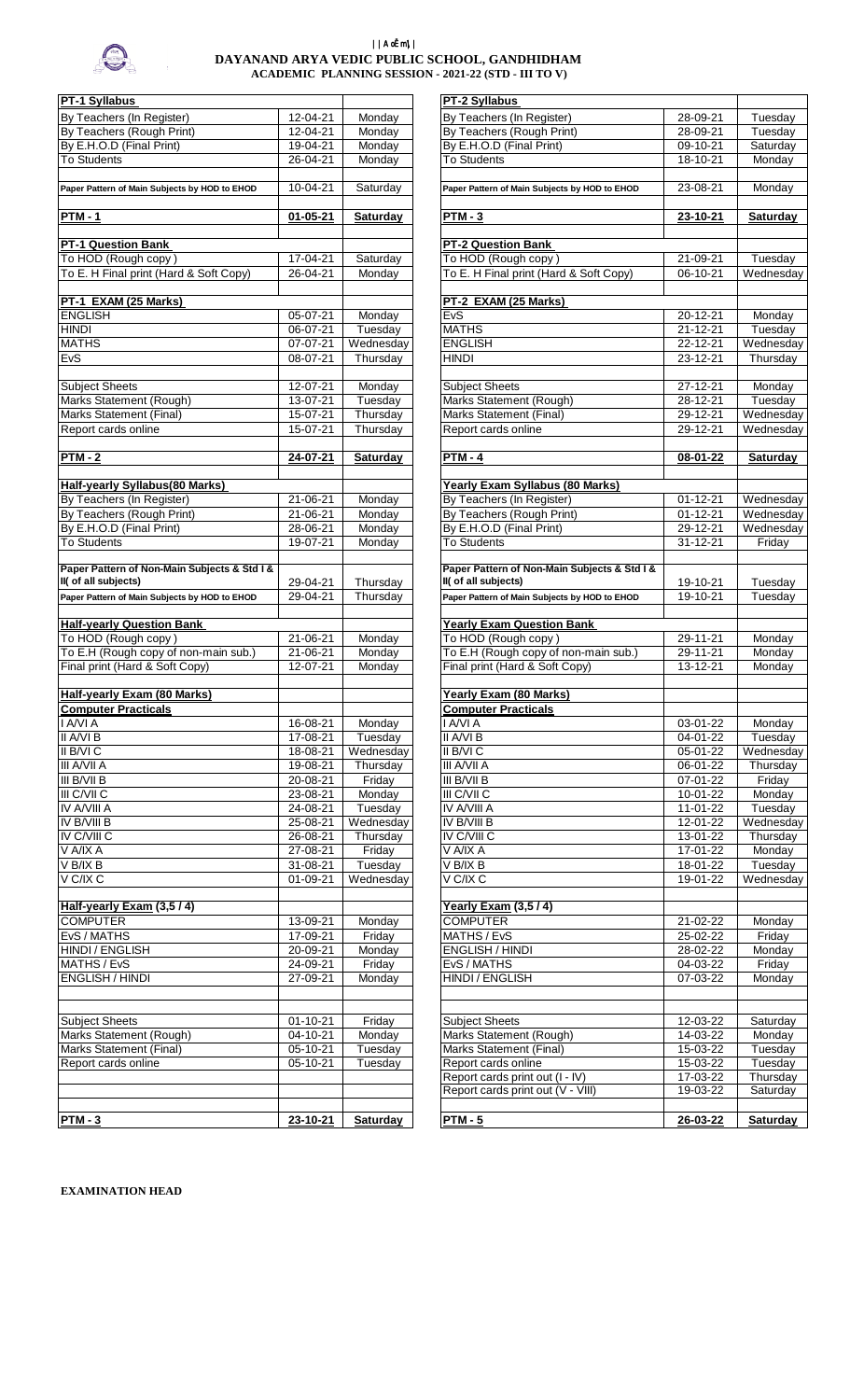

## ||AoËm\|| **DAYANAND ARYA VEDIC PUBLIC SCHOOL, GANDHIDHAM ACADEMIC PLANNING SESSION - 2021 - 22 (STD - VI TO VIII)**

| PT-1 Syllabus                                                         |                      |                      | PT-2 Syllabus                                                        |                      |                      |
|-----------------------------------------------------------------------|----------------------|----------------------|----------------------------------------------------------------------|----------------------|----------------------|
| By Teachers (In Register)                                             | 12-04-21             | Monday               | By Teachers (In Register)                                            | 28-09-21             | Tuesday              |
| By Teachers (Rough Print)                                             | 12-04-21             | Mondav               | By Teachers (Rough Print)                                            | 28-09-21             | Tuesday              |
| By E.H.O.D (Final Print)                                              | 19-04-21             | Monday               | By E.H.O.D (Final Print)                                             | 09-10-21             | Saturday             |
| <b>To Students</b>                                                    | 26-04-21             | Monday               | To Students                                                          | 18-10-21             | Monday               |
| Paper Pattern of Main Subjects by HOD to EHOD                         | 10-04-21             | Saturday             | Paper Pattern of Main Subjects by HOD to EHOD                        | 23-08-21             | Monday               |
| <b>PTM-1</b>                                                          | $01 - 05 - 21$       | <b>Saturday</b>      | $PTM - 3$                                                            | 23-10-21             | Saturday             |
|                                                                       |                      |                      |                                                                      |                      |                      |
| <b>PT-1 Question Bank</b>                                             |                      |                      | <b>PT-2 Question Bank</b>                                            |                      |                      |
| To HOD (Rough copy)                                                   | 17-04-21             | Saturday             | To HOD (Rough copy)                                                  | 21-09-21             | Tuesday              |
| To E. H Final print (Hard & Soft Copy)                                | 26-04-21             | Mondav               | To E. H Final print (Hard & Soft Copy)                               | 06-10-21             | Wednesda             |
| PT-1 EXAM (25 Marks)                                                  |                      |                      | PT-2 EXAM (25 Marks)                                                 |                      |                      |
| <b>SOCIAL</b>                                                         | 05-07-21             | Monday               | <b>MATHS</b>                                                         | 20-12-21             | Monday               |
| <b>SANSKRIT</b>                                                       | 06-07-21             | Tuesday              | <b>SANSKRIT</b>                                                      | $21 - 12 - 21$       | Tuesday              |
| <b>SCIENCE</b>                                                        | 07-07-21             | Wednesdav            | <b>ENGLISH</b>                                                       | 22-12-21             | Wednesda             |
| <b>ENGLISH</b>                                                        | 08-07-21             | Thursday             | <b>HINDI</b>                                                         | 23-12-21             | Thursday             |
| <b>MATHS</b>                                                          | 09-07-21             | Friday               | <b>SCIENCE</b>                                                       | 24-12-21             | Friday               |
| <b>HINDI</b>                                                          | 10-07-21             | Saturday             | <b>SOCIAL</b>                                                        | 27-12-21             | Monday               |
| <b>Subject Sheets</b>                                                 | 14-07-21             | Wednesdav            | <b>Subject Sheets</b>                                                | 31-12-21             | Friday               |
| Marks Statement (Rough)                                               | 15-07-21             | Thursday             | Marks Statement (Rough)                                              | 03-01-22             | Monday               |
| Marks Statement (Final)                                               | 17-07-21             | Saturday             | Marks Statement (Final)                                              | 04-01-22             | Tuesday              |
| Report cards online                                                   | 17-07-21             | Saturday             | Report cards online                                                  | 04-01-22             | Tuesday              |
| <b>PTM-2</b>                                                          | 24-07-21             | <b>Saturday</b>      | <b>PTM - 4</b>                                                       | 08-01-22             | <b>Saturday</b>      |
|                                                                       |                      |                      |                                                                      |                      |                      |
| <b>Half-yearly Syllabus(80 Marks)</b>                                 |                      |                      | Yearly Exam Syllabus (80 Marks)                                      |                      |                      |
| By Teachers (In Register)                                             | 21-06-21             | Monday               | By Teachers (In Register)                                            | $01 - 12 - 21$       | Wednesda             |
| By Teachers (Rough Print)                                             | 21-06-21             | Monday               | By Teachers (Rough Print)                                            | $01 - 12 - 21$       | Wednesda             |
| By E.H.O.D (Final Print)                                              | 28-06-21             | Monday               | By E.H.O.D (Final Print)                                             | 29-12-21             | Wednesda             |
| <b>To Students</b>                                                    | 19-07-21             | Monday               | <b>To Students</b>                                                   | $31 - 12 - 21$       | Friday               |
|                                                                       |                      |                      | Paper Pattern of Non-Main Subjects & Std I & II ( of                 |                      |                      |
| Paper Pattern of Non-Main Subjects & Std I & II ( of<br>all subjects) | 29-04-21             | Thursday             | all subjects)                                                        | 19-10-21             | Tuesday              |
| Paper Pattern of Main Subjects by HOD to EHOD                         | 29-04-21             | Thursday             | Paper Pattern of Main Subjects by HOD to EHOD                        | 19-10-21             | Tuesday              |
|                                                                       |                      |                      |                                                                      |                      |                      |
| <b>Half-yearly Question Bank</b>                                      |                      |                      | <b>Yearly Exam Question Bank</b>                                     |                      |                      |
| To HOD (Rough copy)                                                   | 21-06-21             | Monday               | To HOD (Rough copy)                                                  | 29-11-21             | Monday               |
| To E.H (Rough copy of non-main sub.)                                  | 21-06-21             | Monday               | To E.H (Rough copy of non-main sub.)                                 | 29-11-21             | Monday               |
| Final print (Hard & Soft Copy)                                        | 12-07-21             | Monday               | Final print (Hard & Soft Copy)                                       | 13-12-21             | Monday               |
| Half-yearly Exam (80 Marks)                                           |                      |                      | Yearly Exam (80 Marks)                                               |                      |                      |
| <b>Computer Practicals</b>                                            |                      |                      | <b>Computer Practicals</b>                                           |                      |                      |
| I A/VI A                                                              | 16-08-21             | Monday               | I A/VI A                                                             | $03 - 01 - 22$       | Monday               |
| II A/VI B                                                             | 17-08-21             | Tuesday              | II A/VI B                                                            | 04-01-22             | Tuesday              |
| II B/VI C                                                             | 18-08-21             | Wednesday            | II B/VI C                                                            | 05-01-22             | Wednesda             |
| III A/VII A                                                           | 19-08-21             | Thursday             | III A/VII A                                                          | 06-01-22             | Thursday             |
| III B/VII B                                                           | 20-08-21             | Friday               | III B/VII B                                                          | 07-01-22             | Friday               |
| III C/VII C                                                           | 23-08-21             | Monday               | III C/VII C                                                          | 10-01-22             | Monday               |
| IV A/VIII A<br>IV B/VIII B                                            | 24-08-21<br>25-08-21 | Tuesday<br>Wednesday | IV A/VIII A<br>IV B/VIII B                                           | 11-01-22<br>12-01-22 | Tuesday<br>Wednesda  |
| IV C/VIII C                                                           | 26-08-21             | Thursday             | IV C/VIII C                                                          | 13-01-22             | Thursday             |
| V A/IX A                                                              | 27-08-21             | Friday               | V A/IX A                                                             | 17-01-22             | Monday               |
| V B/IX B                                                              | 31-08-21             | Tuesday              | V B/IX B                                                             | 18-01-22             | Tuesday              |
| V C/IX C                                                              | 01-09-21             | Wednesday            | V C/IX C                                                             | 19-01-22             | Wednesda             |
|                                                                       |                      |                      |                                                                      |                      |                      |
| Half-yearly Exam (7/6, 8)                                             |                      |                      | Yearly Exam (7/6, 8)                                                 |                      |                      |
| <b>COMPUTER</b>                                                       | 13-09-21             | Monday               | <b>COMPUTER</b>                                                      | 21-02-22             | Monday               |
| SOCIAL / SANSKRIT                                                     | 15-09-21             | Wednesday            | SANSKRIT / SOCIAL                                                    | 23-02-22             | Wednesda             |
| <b>ENGLISH / HINDI</b>                                                | 17-09-21             | Friday               | <b>SCIENCE/MATHS</b>                                                 | 25-02-22             | Friday               |
| <b>SCIENCE/MATHS</b><br>SANSKRIT / SOCIAL                             | 20-09-21<br>22-09-21 | Monday<br>Wednesday  | HINDI / ENGLISH<br>SOCIAL / SANSKRIT                                 | 28-02-22<br>02-03-22 | Monday<br>Wednesda   |
| MATHS / SCIENCE                                                       | 24-09-21             | Friday               | ENGLISH / HINDI                                                      | 04-03-22             | Friday               |
| HINDI / ENGLISH                                                       | 27-09-21             | Monday               | MATHS / SCIENCE                                                      | 07-03-22             | Monday               |
|                                                                       |                      |                      |                                                                      |                      |                      |
| <b>Subject Sheets</b>                                                 | 01-10-21             | Friday               | <b>Subject Sheets</b>                                                | 12-03-22             | Saturday             |
| Marks Statement (Rough)                                               | 04-10-21             | Monday               | Marks Statement (Rough)                                              | 14-03-22             | Monday               |
| <b>Marks Statement (Final)</b>                                        | 05-10-21             | Tuesday              | Marks Statement (Final)                                              | 15-03-22             | Tuesday              |
| Report cards online                                                   | 05-10-21             | Tuesday              | Report cards online                                                  | 15-03-22             | Tuesday              |
|                                                                       |                      |                      | Report cards print out (I - IV)<br>Report cards print out (V - VIII) | 17-03-22<br>19-03-22 | Thursday<br>Saturday |
|                                                                       |                      |                      |                                                                      |                      |                      |
| $PTM - 3$                                                             | 23-10-21             | <b>Saturday</b>      | <b>PTM - 5</b>                                                       | 26-03-22             | Saturday             |

| PT-1 Syllabus                                                         |                      |                  | PT-2 Syllabus                                                         |                      |                   |
|-----------------------------------------------------------------------|----------------------|------------------|-----------------------------------------------------------------------|----------------------|-------------------|
| By Teachers (In Register)                                             | 12-04-21             | Monday           | By Teachers (In Register)                                             | 28-09-21             | Tuesday           |
| By Teachers (Rough Print)                                             | 12-04-21             | Mondav           | By Teachers (Rough Print)                                             | 28-09-21             | Tuesdav           |
| By E.H.O.D (Final Print)                                              | 19-04-21             | Monday           | By E.H.O.D (Final Print)                                              | 09-10-21             | Saturday          |
| To Students                                                           | 26-04-21             | Monday           | To Students                                                           | 18-10-21             | Monday            |
|                                                                       |                      |                  |                                                                       |                      |                   |
| Paper Pattern of Main Subjects by HOD to EHOD                         | 10-04-21             | Saturday         | Paper Pattern of Main Subjects by HOD to EHOD                         | 23-08-21             | Monday            |
| <u>PTM - 1</u>                                                        | $01 - 05 - 21$       | <b>Saturday</b>  | $PTM - 3$                                                             | 23-10-21             | <b>Saturday</b>   |
|                                                                       |                      |                  |                                                                       |                      |                   |
| <b>PT-1 Question Bank</b>                                             |                      |                  | PT-2 Question Bank                                                    |                      |                   |
| To HOD (Rough copy)                                                   | 17-04-21             | Saturday         | To HOD (Rough copy)                                                   | 21-09-21             | Tuesday           |
| To E. H Final print (Hard & Soft Copy)                                | 26-04-21             | Monday           | To E. H Final print (Hard & Soft Copy)                                | 06-10-21             | Wednesday         |
|                                                                       |                      |                  |                                                                       |                      |                   |
| PT-1 EXAM (25 Marks)<br><b>SOCIAL</b>                                 | 05-07-21             | Monday           | PT-2 EXAM (25 Marks)<br><b>MATHS</b>                                  | 20-12-21             | Monday            |
| <b>SANSKRIT</b>                                                       | 06-07-21             | Tuesday          | <b>SANSKRIT</b>                                                       | $21 - 12 - 21$       | Tuesday           |
| <b>SCIENCE</b>                                                        | 07-07-21             | Wednesday        | <b>ENGLISH</b>                                                        | 22-12-21             | Wednesday         |
| <b>ENGLISH</b>                                                        | 08-07-21             | Thursday         | <b>HINDI</b>                                                          | 23-12-21             | Thursday          |
| <b>MATHS</b>                                                          | 09-07-21             | Friday           | <b>SCIENCE</b>                                                        | 24-12-21             | Fridav            |
| HINDI                                                                 | 10-07-21             | Saturday         | <b>SOCIAL</b>                                                         | 27-12-21             | Monday            |
|                                                                       |                      |                  |                                                                       |                      |                   |
| <b>Subject Sheets</b>                                                 | 14-07-21             | Wednesdav        | <b>Subject Sheets</b>                                                 | $31 - 12 - 21$       | Friday            |
| Marks Statement (Rough)                                               | 15-07-21             | Thursday         | Marks Statement (Rough)                                               | 03-01-22             | Mondav            |
| Marks Statement (Final)                                               | 17-07-21             | Saturdav         | Marks Statement (Final)                                               | 04-01-22             | Tuesday           |
| Report cards online                                                   | 17-07-21             | Saturday         | Report cards online                                                   | 04-01-22             | Tuesday           |
|                                                                       |                      |                  |                                                                       |                      |                   |
| <u>PTM - 2</u>                                                        | 24-07-21             | <b>Saturday</b>  | <b>PTM - 4</b>                                                        | 08-01-22             | <b>Saturday</b>   |
| Half-yearly Syllabus(80 Marks)                                        |                      |                  | Yearly Exam Syllabus (80 Marks)                                       |                      |                   |
| By Teachers (In Register)                                             | 21-06-21             | Monday           | By Teachers (In Register)                                             | $01 - 12 - 21$       | Wednesday         |
| By Teachers (Rough Print)                                             | 21-06-21             | Monday           | By Teachers (Rough Print)                                             | $01 - 12 - 21$       | Wednesday         |
| By E.H.O.D (Final Print)                                              | 28-06-21             | Monday           | By E.H.O.D (Final Print)                                              | 29-12-21             | Wednesday         |
| <b>To Students</b>                                                    | 19-07-21             | Monday           | <b>To Students</b>                                                    | $31 - 12 - 21$       | Friday            |
|                                                                       |                      |                  |                                                                       |                      |                   |
| Paper Pattern of Non-Main Subjects & Std I & II ( of<br>all subjects) | 29-04-21             | Thursday         | Paper Pattern of Non-Main Subjects & Std I & II ( of<br>all subjects) | 19-10-21             | Tuesdav           |
| Paper Pattern of Main Subjects by HOD to EHOD                         | 29-04-21             | Thursday         | Paper Pattern of Main Subjects by HOD to EHOD                         | 19-10-21             | Tuesday           |
|                                                                       |                      |                  |                                                                       |                      |                   |
| <b>Half-yearly Question Bank</b>                                      |                      |                  | <b>Yearly Exam Question Bank</b>                                      |                      |                   |
| To HOD (Rough copy)                                                   | 21-06-21             | Monday           | To HOD (Rough copy)                                                   | 29-11-21             | Monday            |
| To E.H (Rough copy of non-main sub.)                                  | 21-06-21             | Monday           | To E.H (Rough copy of non-main sub.)                                  | 29-11-21             | Monday            |
| Final print (Hard & Soft Copy)                                        | 12-07-21             | Monday           | Final print (Hard & Soft Copy)                                        | 13-12-21             | Monday            |
|                                                                       |                      |                  |                                                                       |                      |                   |
| Half-yearly Exam (80 Marks)                                           |                      |                  | Yearly Exam (80 Marks)                                                |                      |                   |
| <b>Computer Practicals</b>                                            |                      |                  | <b>Computer Practicals</b>                                            |                      |                   |
| I A/VI A                                                              | 16-08-21             | Monday           | I A/VI A                                                              | 03-01-22             | Monday            |
| II A/VI B                                                             | 17-08-21             | Tuesday          | II A/VI B                                                             | 04-01-22             | Tuesday           |
| II B/VI C                                                             | 18-08-21             | Wednesday        | II B/VI C                                                             | $05 - 01 - 22$       | Wednesday         |
| III A/VII A                                                           | 19-08-21             | Thursday         | III A/VII A                                                           | 06-01-22             | Thursday          |
| III B/VII B                                                           | 20-08-21             | Friday<br>Monday | III B/VII B                                                           | 07-01-22             | Friday            |
| III C/VII C<br>IV A/VIII A                                            | 23-08-21<br>24-08-21 | Tuesday          | III C/VII C<br>IV A/VIII A                                            | 10-01-22             | Monday<br>Tuesday |
| IV B/VIII B                                                           | 25-08-21             | Wednesday        | IV B/VIII B                                                           | 11-01-22<br>12-01-22 | Wednesday         |
| IV C/VIII C                                                           | 26-08-21             | Thursday         | IV C/VIII C                                                           | 13-01-22             | Thursday          |
| V A/IX A                                                              | 27-08-21             | Friday           | V A/IX A                                                              | 17-01-22             | Monday            |
| V B/IX B                                                              | 31-08-21             | Tuesday          | V B/IX B                                                              | 18-01-22             | Tuesday           |
| V C/IX C                                                              | 01-09-21             | Wednesday        | V C/IX C                                                              | 19-01-22             | Wednesday         |
|                                                                       |                      |                  |                                                                       |                      |                   |
| Half-yearly Exam (7/6, 8)                                             |                      |                  | Yearly Exam (7/6, 8)                                                  |                      |                   |
| <b>COMPUTER</b>                                                       | 13-09-21             | Monday           | <b>COMPUTER</b>                                                       | 21-02-22             | Monday            |
| SOCIAL / SANSKRIT                                                     | 15-09-21             | Wednesday        | SANSKRIT / SOCIAL                                                     | 23-02-22             | Wednesday         |
| ENGLISH / HINDI                                                       | 17-09-21             | Friday           | <b>SCIENCE/MATHS</b>                                                  | 25-02-22             | Friday            |
| <b>SCIENCE/MATHS</b>                                                  | 20-09-21             | Monday           | HINDI / ENGLISH                                                       | 28-02-22             | Monday            |
| SANSKRIT / SOCIAL                                                     | 22-09-21             | Wednesday        | SOCIAL / SANSKRIT                                                     | 02-03-22             | Wednesday         |
| MATHS / SCIENCE                                                       | 24-09-21             | Friday           | ENGLISH / HINDI                                                       | 04-03-22             | Friday            |
| HINDI / ENGLISH                                                       | 27-09-21             | Monday           | <b>MATHS / SCIENCE</b>                                                | 07-03-22             | Monday            |
| Subject Sheets                                                        | 01-10-21             | Friday           | <b>Subject Sheets</b>                                                 | 12-03-22             | Saturday          |
| Marks Statement (Rough)                                               | 04-10-21             | Monday           | Marks Statement (Rough)                                               | 14-03-22             | Monday            |
| Marks Statement (Final)                                               | 05-10-21             | Tuesday          | Marks Statement (Final)                                               | 15-03-22             | Tuesday           |
| Report cards online                                                   | 05-10-21             | Tuesday          | Report cards online                                                   | 15-03-22             | Tuesday           |
|                                                                       |                      |                  | Report cards print out (I - IV)                                       | 17-03-22             | Thursday          |
|                                                                       |                      |                  | Report cards print out (V - VIII)                                     | 19-03-22             | Saturday          |
| <u>PTM - 3</u>                                                        |                      | <b>Saturday</b>  | $PTM - 5$                                                             |                      |                   |
|                                                                       | 23-10-21             |                  |                                                                       | 26-03-22             | <b>Saturday</b>   |